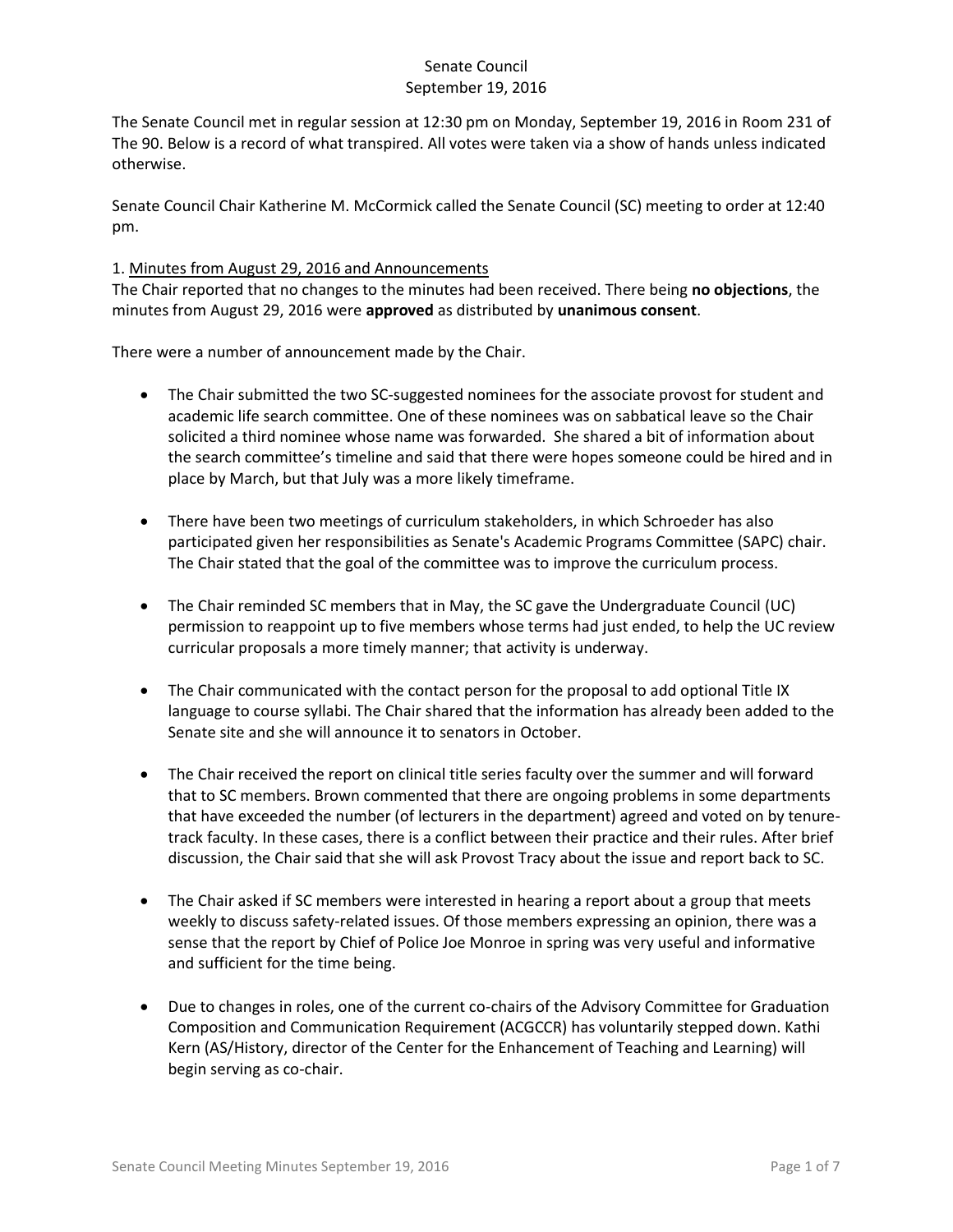The Chair asked Brown and Lauersdorf to share information about a meeting held the prior week. Brown and Lauersdorf explained that there was very little Senate awareness and responsivity to technology decisions made on campus, aside from the committee nominees that SC puts forth upon request. They met with the current chair of the University IT Coordinating Committee, Beth Kramer (LI), and discussed ways to increase interactions with the University Senate and faculty as a whole. The three have decided to propose a new ad hoc technology committee. If it turns out that the proposed new ad hoc technology committee and the standing Senate Committee on Distance Learning and eLearning (SCDLeL) should merge, SC and Senate can address that in the future. In response to a question from Schroeder, Brown explained that ad hoc committees have traditionally come about when there is sufficient legitimate work that needs to be done and the general opinion was that there were plenty of issues the faculty could be weighing in on. Lauersdorf added that with the near-future arrival of a new chief information technology officer, it was an opportune time to create this new ad hoc committee, do some exploratory work and come up with a better faculty engagement process.

The Chair explained that she met with President Eli Capilouto earlier in the day and he said that he intended to send a message to campus on Tuesday announcing three initiatives to help keep employees and students safe; he asked the Chair if the SC was interested in partnering with him by being a cosigner to the email. In response to his invitation, the Chair said she would consult with SC to gain their consent regarding the announcement. The President's email to campus will address three initiatives: training for graduate students and graduate faculty on appropriate mentor/mentee relationships; a questionnaire that faculty complete during the hiring process that asks the applicant if they have ever been accused of sexual or research misconduct, participated in sexual misconduct proceedings, etc.; and a specific tenure revocation process for sexual misconduct. Grossman opined that the President did not like the existing process for tenure revocation in *Administrative Regulations 6:2* ("Policy and Procedures for Addressing and Resolving Allegations of Sexual Assault, Stalking, Dating Violence, and Domestic Violence") because it took too long.

There was an extensive discussion among SC members. Below are comments from those SC members expressing an opinion. SC members were generally supportive of increased training and information about new hires, but also expressed some concerns about the process.

- Graduate students and graduate faculty should be trained through an initiative sponsored by the Graduate School.
- *AR 6:2* already includes a sanction of termination of employment, so it is not clear why another tenure revocation process is necessary. Appeal to the Senate's Advisory Committee on Privilege and Tenure is an important faculty right and should not be abridged, even if it takes more time than the President wants.
- It would be easier to agree to be a co-signer to an email if the President had shared the content of the email message with SC members in time for SC members to respond and provide input.
- It may not be fair to include "accusations of sexual misconduct" in the questionnaire if the individual was falsely accused.
- Sometimes a faculty member accused of sexual misconduct accepts a penalty for a tangentially related issue, such as being required to take anger management classes. In these cases, faculty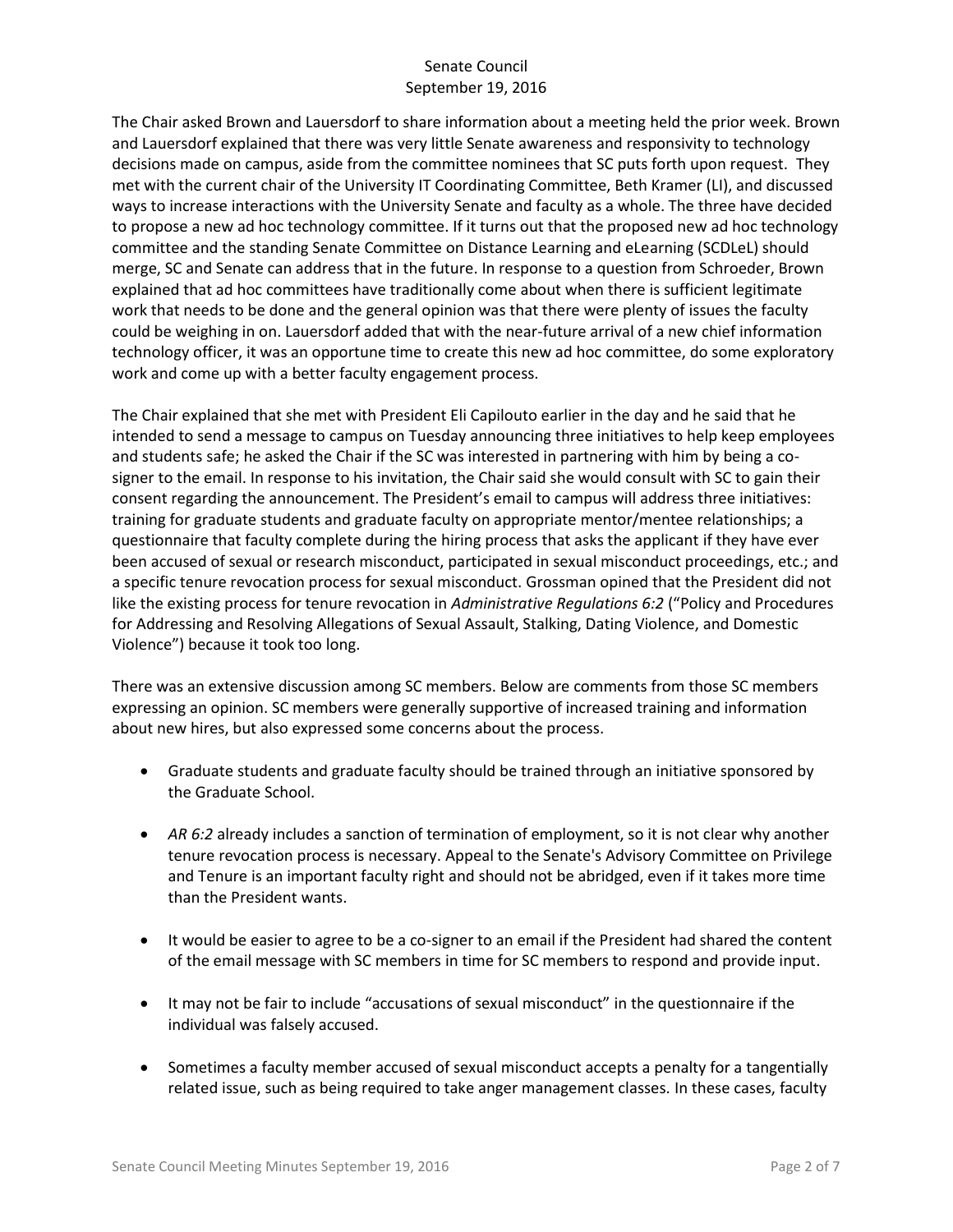will not be identified as having been involved in a sexual misconduct incident unless the question is carefully worded.

- Because graduate students have been described by the National Labor Relations Board as employees, it does not truly matter if Human Resources or the Graduate School initiates training on appropriate relationships, although such training may be better received by faculty if it comes from the Graduate School.
- Many sexual misconduct-related problems are not a result of not having processes and procedures, but rather that the existing processes and procedures are not well executed.
- When a search committee is seeking a faculty candidate, the outside consultant (if one is used) should check for past blemishes on candidates' records.
- UK already has a tenure revocation process for sexual misconduct and that should be used instead of creating a new policy to do the same.
- Many undergraduate students work in mentor/mentee relationships with faculty, so it does not make sense to only train graduate students.
- It is not appropriate to address sexual misconduct issues via PowerPoint presentations in large lecture halls. Graduate students should receive information on their rights, which can be done through the Graduate School and also perhaps through UK's Title IX Coordinator.
- Will training on how to recognize sexual misconduct also be given to adjunct graduate faculty?
- Typically when a sexual misconduct case occurs, people in the program and department know what is going on – we do not live in a vacuum. Should training include reporting by others?
- If UK intends to ask prospective faculty hires about past sexual misconduct, it should also ask about past research misconduct.

The Chair suggested that what she was hearing from SC members was that they were supportive of partnering with the President to improve UK's responses to incidents of sexual misconduct, but that SC asked that we look at what we already have in our current rules and regulations that might serve this purpose. SC also has some concerns that might be helpful for the President to be aware of prior to sending such an email to campus. SC members agreed with the Chair's summary.

### 2. Old Business

a. *Administrative Regulations 6:2* ("Policy and Procedures for Addressing and Resolving Allegations of Sexual Assault, Stalking, Dating Violence, and Domestic Violence") (10 minutes) SC members discussed a number of issues related to an ad hoc committee to review *Administrative Regulations 6:2*. SC members ultimately decided to identify the overarching problems they saw with *AR 6:2* as well as establish some parameters for the ad hoc committee.

Below are the content and process-related concerns about the substance of *AR 6:2*.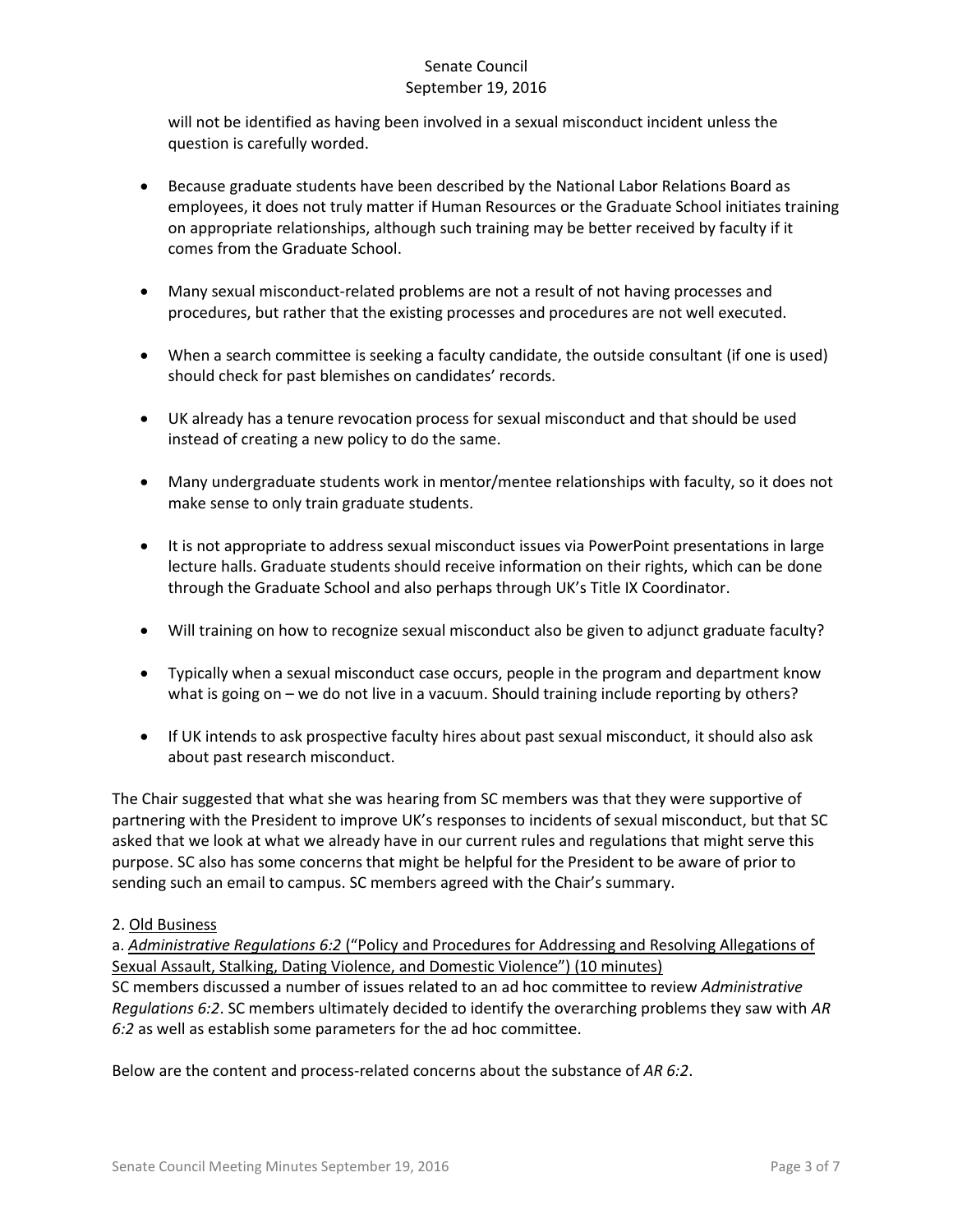- The American Association of University Professors recommends using "clear and convincing" as the standard of proof, but *AR 6:2* uses "preponderance of evidence."
- While *AR 6:2* allows an accused individual to bring an attorney with them, the regulation specifically prohibits that person from participating in the procedures. Other states allow an accompanying attorney to more freedom to participate in such proceedings.
- *AR 6:2* eliminates the right of a student to appeal to the University Appeals Board (UAB), which may be a contradiction of language in *Governing Regulations XI*. *GR XI* refers to the Code of Student Conduct (*AR 4:10*), which explicitly removes the UAB from the sexual misconduct process.
- **•** It is not clear if the change in *GR XI* to remove the UAB from sexual misconduct proceedings was properly vetted with stakeholders and the Board of Trustees.
- An accused individual must to have the right to appear in person for a hearing even if that person has been banned from campus.
- *AR 6:2* was not vetted with stakeholders in accordance with processes and procedures laid out in *AR 1:6* ("Formulation and Issuance of University Governing Regulations and Administrative Regulations").
- General Counsel Bill Thro's assertion that the Board of Trustees "implicitly approved" *AR 6:2* does not make sense because the Board's actions are always explicit.
- *GR XI* still states that the UAB has appellate jurisdiction over all hearing panels at UK, so it is not clear if *AR 6:2* is in compliance with *GR XI*.

SC members agreed that a small committee, comprised of six or so members, plus an ex officio nonvoting member from Legal Counsel, would be manageable. The committee will include at least one student and one staff member; those individuals can be identified by the Student Government Association and the Staff Senate, respectively. The members should be knowledgeable about sexual misconduct-related employment and legal matters.

SC members suggested eight faculty nominees for the committee, with the understanding that the Chair will contact them until four willing faculty members are identified. The Chair said that she would circulate the initial concerns identified to SC, prior to sending to the President. She said she would also indicate that SC was in the process of impaneling a committee with representatives from the faculty, staff, and students to investigate *AR 6:2*-related issues further. SC will expect a report from the ad hoc committee by the end of the fall semester.

### 3. Request from Council on Postsecondary Education (CPE) to Review Degree Titles - Todd Brann, Director of Planning and Forecasting, Admissions and Registrar

The Chair introduced Guest Todd Brann, director of planning and forecasting in Admissions and Registrars' offices. Brann explained the Council on Postsecondary Education (CPE) would like different public institutions to bring their degree names into line with the degree titles that the CPE expects to see. For example, there are many bachelors' degrees that include the major name in the degree name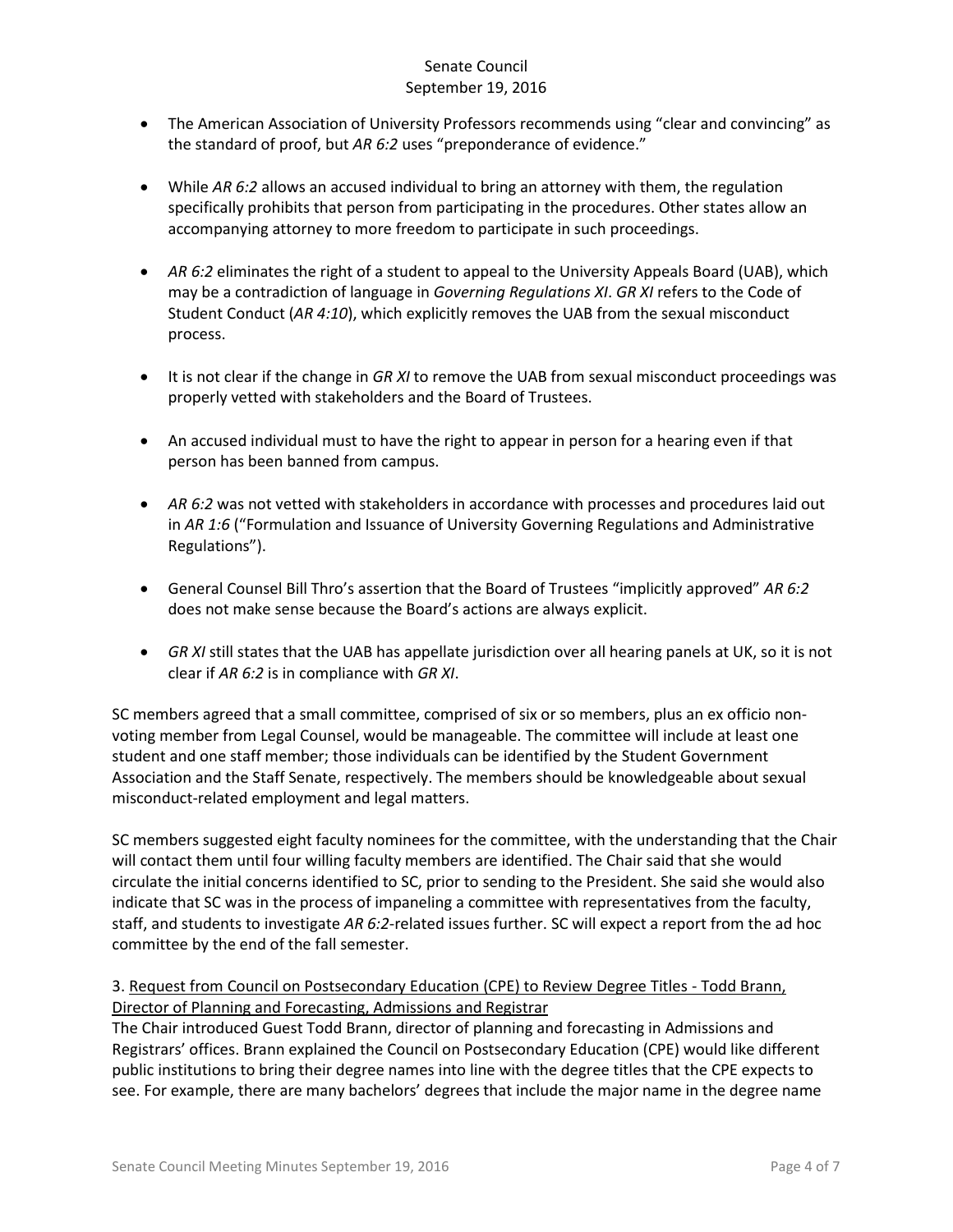(e.g. Bachelor of Science in Biosystems Engineering with a major in Biosystems Engineering). Brann explained that his office was able to determine that they could create a CPE version of a degree with a short description to use in reporting for the CPE, which will prevent programs from having to change their degree titles. He said the CPE was amenable to this solution, which was discussed when CPE representatives met with Provost Tim Tracy and others recently. Brann explained that his area will make a map of UK's current degree names to what CPE would like to see and update the system of record for each degree. When Advanced Analytics creates reports for the CPE, it will pick up the CPE version of the name instead of the UK version.

There were a few questions and comments from SC members. Brann explained that the CPE has a list of degree names on their website and would like their names and UK's names to be in sync. The main driver is that when reports are run, there are hundreds of errors produced due to the differences in degree titles between UK and the CPE. The Chair added that it could also be a way to standardize matrices across public universities to help the implementation of performance funding.

The Chair thanked Brann for attending and he departed.

### 4. Proposed Calendar Change: College of Dentistry 2016-17 Calendar

The Chair briefly explained the proposed change. Bailey **moved** to approve the College of Dentistry change (start classes in January on January 3, not January 2) and Wood **seconded**. There was no discussion so a **vote** was taken and the motion **passed** with none opposed.

### 5. Senate Council Liaisons to Academic Councils (Undergraduate Council, Graduate Council, and Health Care Colleges Council)

The Chair said that there were three SC liaisons to academic councils that needed to be approved. Todd Porter was willing to serve as the liaison to Graduate Council through December, Elizabeth Debski was willing to serve as the liaison to the Health Care Colleges Council, and Allison Soult was willing to serve as the liaison to the Undergraduate Council.

Wood **moved** to approve the liaisons and Brown **seconded**. A **vote** was taken and the motion **passed** with none opposed.

### 6. Committee Reports

a. Senate's Rules and Elections Committee (SREC) – Joan Mazur, Chair

i. Proposed Changes to *Senate Rules 3.1.2* ("Blocks of Numbers for Certain Courses")

Mazur, chair of the SREC, deferred to Wood, who was chair when this was discussed in the Senate's Rules and Elections Committee (SREC). Wood explained the proposed new language to *Senate Rules 3.1.2* ("Blocks of Numbers for Certain Courses"). The Chair commented that there was previously no formal definitions, so the terms "outreach," "service learning," and "civic learning" were all used to describe essentially the same type of course.

Because the **motion** to approve the changes to *SR 3.1.2* came from committee, no **second** was required. There was no discussion. A **vote** was taken and the motion **passed** with none opposed.

### 7. Senate Committee Compositions, Round II

The Chair presented two new additions for Senate committees. Schroeder requested the addition of a student to Senate's Academic Programs Committee who had contacted her about being added. Brown requested the addition of a faculty member to the Senate Committee on Distance Learning and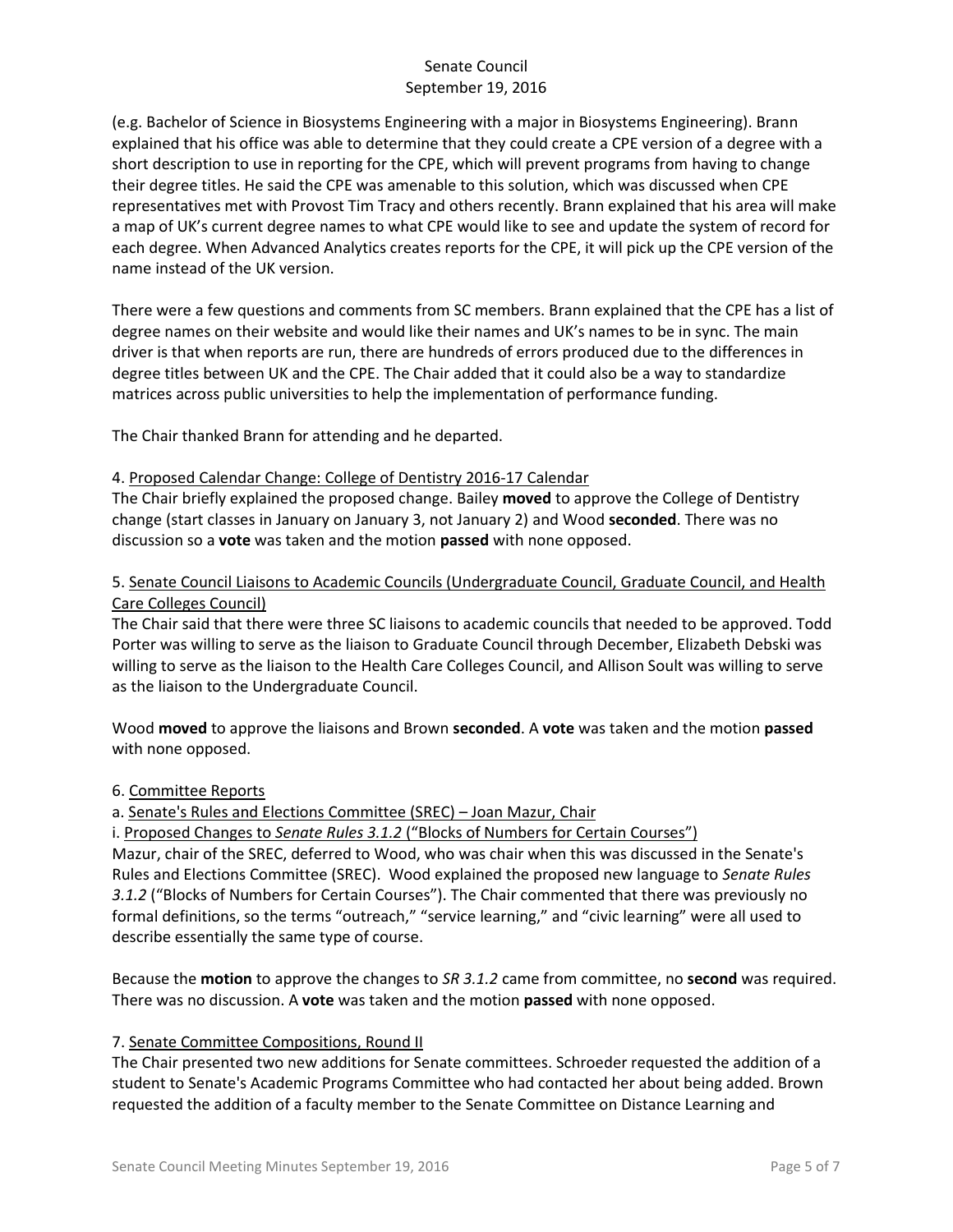eLearning. There were no objections to the changes. Wood **moved** to approve the changes and Schroeder **seconded**. A **vote** was taken and the motion **passed** with none opposed.

#### 8. Senate Meeting Roundtable

The Chair asked SC members to offer their comments about the September 12 University Senate meeting. Below are representative comments from SC members.

- It was good to see how many questions were asked by senators it demonstrates engagement on the part of senators.
- It was great that neither the President nor Provost went over every individual PPT slide.
- Having questions submitted via the note cards worked well, although it may not have led to any different results.
- The stories the President relates are heartwarming and charming but are not germane to issues at hand. It was clear he was there to give his point of view.
- It is frustrating to listen to one senator attempt to change a committee-created proposal during discussion. Senate committees work hard and it is insulting to the committee members who worked hard to develop specific wording to hear off-the-cuff changes from individual senators.
	- $\circ$  SC members discussed this issue and agreed that editing on the floor was not efficient and took up a lot of meeting time. That being said, Robert's Rules of Order (Newly Revised) require that members of the body be allowed to make amendments to proposals. It is feasible to require amendments be submitted in advance for major agenda items, but it is not workable to do that for every agenda item. Sometimes discussion brings up a valid issue that was somehow overlooked through multiple review cycles, but comments from a single senator about wanting different language (not supported by other senators) does not encourage participation among other senators.
	- o Senate's Rules and Elections Committee (SREC) can make editorial changes when needed, but cannot make substantive changes without bringing the change back to the full Senate.
- While returning senators have heard similar comments from the President and Provost in the past, new senators had not heard it before and appreciated the information in the presentation.
- The Provost appeared to be more engaged and interactive with senators than the President was. The President seemed to be speaking to the media through the Senate meeting, not engaging directly with senators.
- The Provost's answer about the University's capacity as a University seemed to minimize the importance of the question – it appeared to be a prepared answer about faculty-to-student ratio and the number of beds on campus.